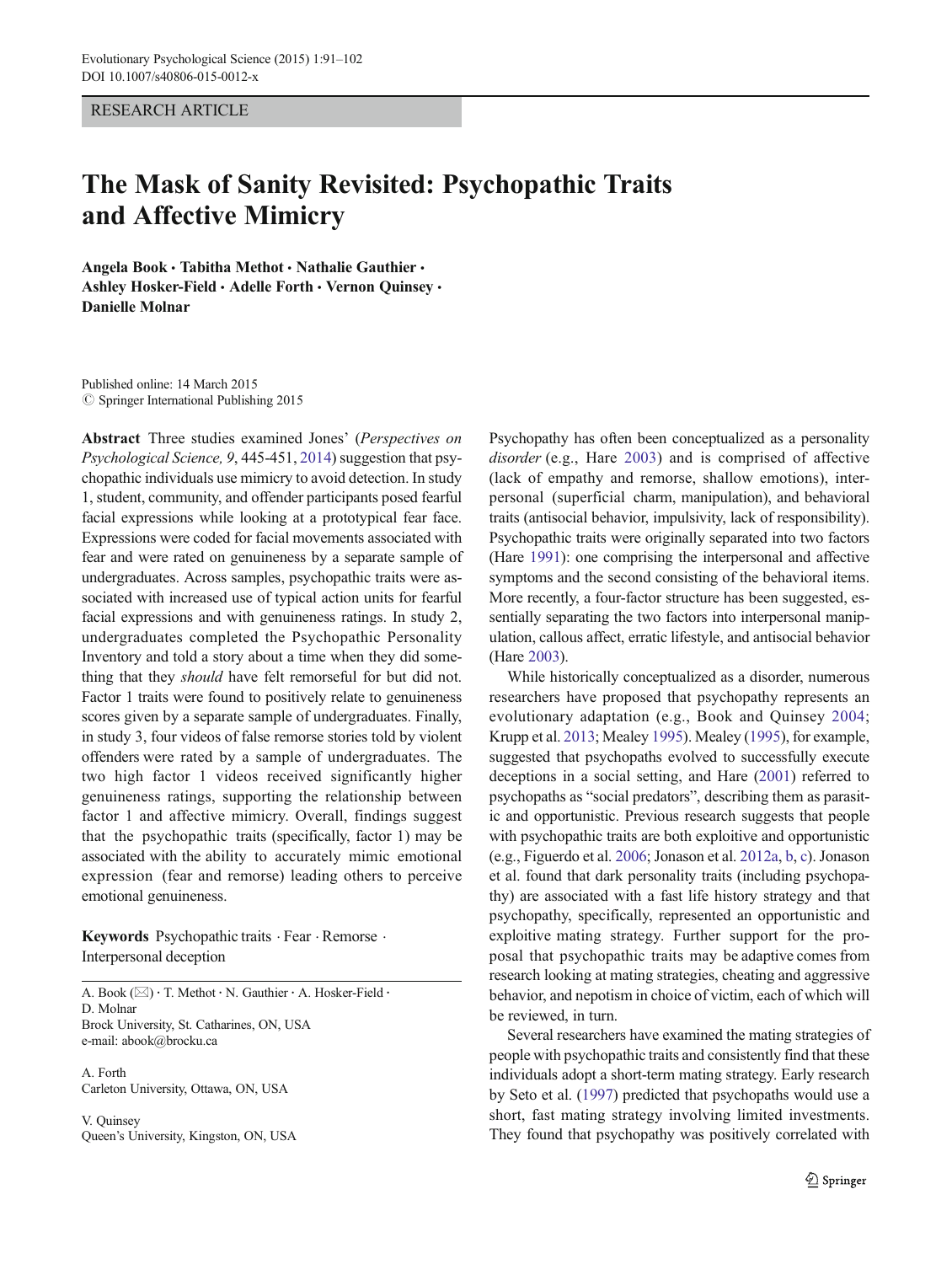number of one-night stands and with the use of sexual and nonsexual deception. Further, there was a negative relationship between psychopathy and checking with sexual partners regarding contraception use. They concluded that psychopaths can be considered to be short-term interpersonal strategists.

The findings of Seto et al. have been replicated and extended by Jonason et al. [\(2009](#page-10-0)). Because psychopathic traits are associated with impulsivity, manipulation, callous affect, and thrill seeking, Jonason et al. suggested that psychopathic traits would represent an exploitative social style in short-term mating strategies and that people with these traits would not be geared toward long-term meaningful relationships. Findings indicated that psychopathic traits are associated short-term sexual attitudes and behaviors (e.g., regarding casual sex with different partners). Psychopathic traits were significantly positively related to number of sexual partners and with the tendency to follow a short-term mating approach. Similarly, Book et al. [\(2015\)](#page-10-0) found that the core of the Dark Triad (including psychopathic traits which was almost entirely encompassed in the core) was related to a variety of sexually and socially exploitative behaviors. Presumably, such an exploitive mating strategy would lead to a larger number of offspring with relatively lower parental investment (Glenn et al. [2011\)](#page-10-0). Jonason and Buss ([2012\)](#page-10-0) suggest that psychopathy is characterized by a lack of commitment, allowing such individuals to get the benefit, without paying the costs associated with committed relationships. Such a mating strategy is employed by all three personalities in the Dark Triad (narcissism, Machiavellianism, and psychopathy) but is especially true of those with psychopathic traits (Jonason et al. [2012a](#page-11-0), [b,](#page-11-0) [c](#page-11-0)). Recent research examining sexual fantasy in relation to the Dark Triad has also supported the link between psychopathy, sexual drive, and impersonal sexual fantasies (e.g., Baughman et al. [2014](#page-10-0); Visser et al. [2015](#page-11-0)). Visser et al. found that psychopathy was associated with wanting novelty and multiple partners in fantasy and in actual behavior.

A successful life history strategy does not only refer to one's own survival and reproduction but also in the survival of others carrying copies of one's genes (e.g., relatives; Krupp et al. [2012\)](#page-11-0). Humans in general are nepotistic, and this appears to be adaptive in nature, as described in kin selection theory (Hamilton [1964a,](#page-10-0) [b\)](#page-10-0). The harming of one's relatives is associated with psychological illness (Daly and Wilson [1988](#page-10-0)). If psychopathic traits are adaptive, then, nepotism should be apparent in their choice of victims (that is, they should be less likely to victimize individuals who share their genetic material). Krupp et al. ([2012](#page-11-0)) tested this idea and found that psychopathy was associated with an increased risk of harm to nonrelatives and an inhibition toward harming genetic relatives. They also found that psychopaths were less likely than nonpsychopaths to live with relatives, supporting Krupp and

colleagues' assertion that they may disperse in order to prevent the injuring of kin.

The adaptive value of psychopathic traits has also been tested in terms of cheating and aggressive behavior. Dawkins ([1976](#page-10-0)) describes the evolutionary benefits of cheating and aggression, and Book and Quinsey ([2004](#page-10-0)) investigated a combination of cheating and aggressive behavior based on two particular strategies described by Dawkins [\(1976\)](#page-10-0). The strategy of behaving like a co-operator, with bursts of aggression and cheating was labeled the Cheater-Hawk strategy. In support of the Cheater-Hawk hypothesis, psychopathic traits were associated with the tendency to engage in both cheating and aggression. A second study also found support for the Cheater-Hawk hypothesis (Coyne and Thomas [2008](#page-10-0)). Primary psychopathy, encompassing traits such as selfishness, callousness, and use of manipulation, was positively related to academic dishonesty, social exclusion, malicious humor, guilt induction, indirect aggression, hostility, physical aggression, verbal aggression, anger, and direct aggression. Secondary psychopathy, including traits such as impulsivity, irresponsibility, and lack of behavioral controls, displayed similar relationships, with the exception of academic dishonesty. However, when primary and secondary psychopathies were included in a single model, it was shown that cheating behavior, indirect aggression, and direct aggression were significant predictors of primary but not secondary psychopathy.

When one is engaging in cheating behaviors, the risk of detection is an important consideration (Dawkins [1976;](#page-10-0) Frank [1988\)](#page-10-0). Dawkins and Frank describe an evolutionary arms race in which cheaters would evolve to avoid detection, resulting in co-operators evolving to detect cheating, further resulting in cheaters evolving to avoid detection, and so on. Jonason and Webster [\(2012](#page-10-0)) describe numerous detection avoidance strategies (e.g., charm, coercion, direct manipulation, and seduction) that would be used by individuals with dark personality traits, including psychopathy, and refer to this collection of tactics as a "veritable toolbox" (p. 524). While psychopathy was correlated with both soft (e.g., charm) and hard (e.g., seduction, direct manipulation) tactics for avoiding detection, the colder tactics were specific to those high on psychopathy (e.g., seduction, coercion, and hardball tactics).

Frank ([1988](#page-10-0)) and Jones [\(2014\)](#page-11-0) propose another potential strategy that would enable cheaters to avoid detection. Recently, Jones proposed a new theory relating to psychopathy, namely Mimicry-Deception Theory. Of particular relevance to this study is that individuals with psychopathic traits would need to be able to mimic the cooperative behavior of others in order to appear to have legitimacy if they are to take advantage of others, even if the deception is relatively short term. Also related to the idea of cheaters and social predators is the concept of the "successful opportunist" proposed by Frank [\(1988\)](#page-10-0). It should be noted that Frank's opportunist is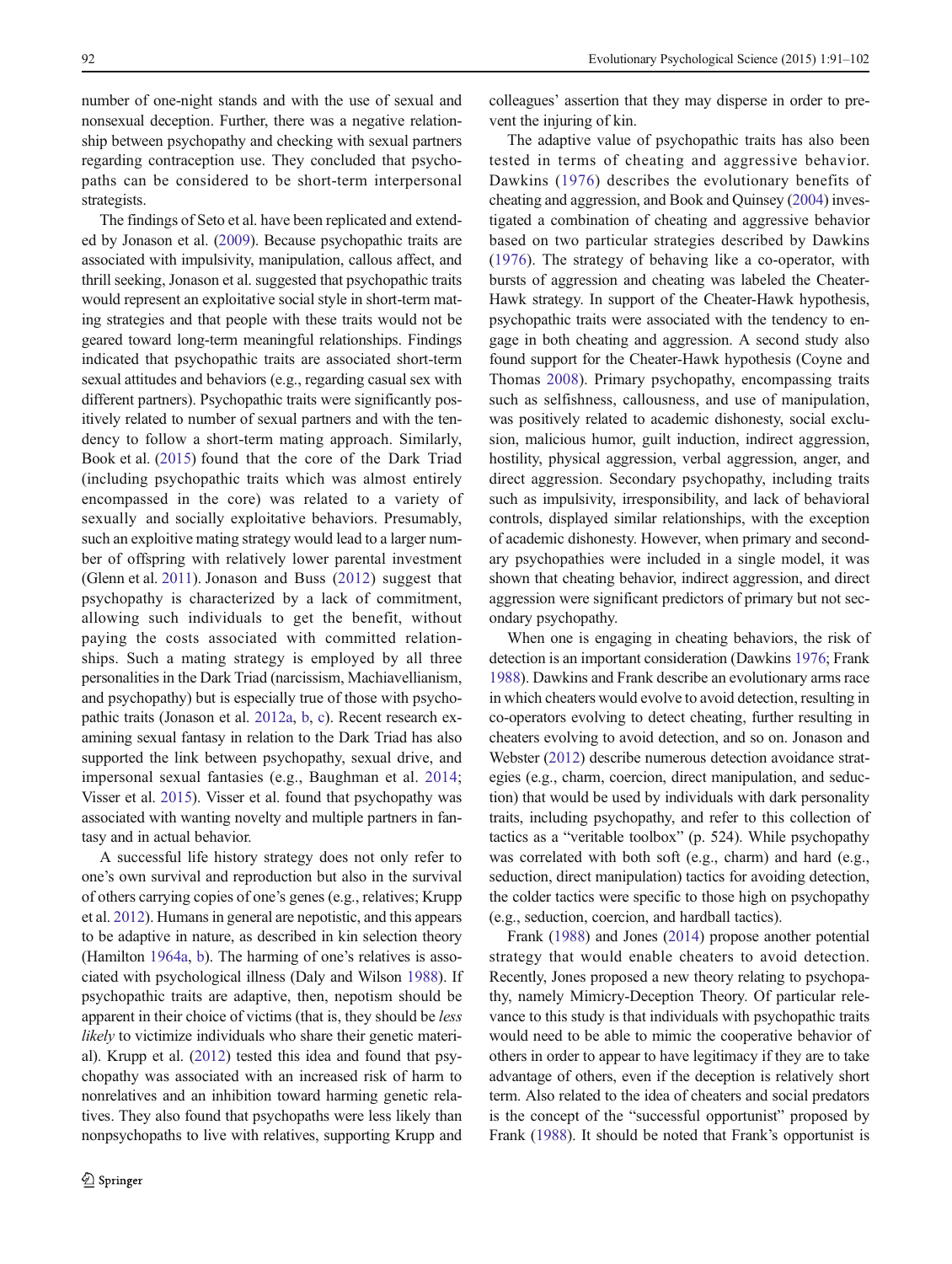described as a cheater, so is necessarily exploitive, as well. His theoretical approach begins with a description of how the basic and social emotions evolved as commitment devices (a way to determine how individuals would react in the future). From this, emotions are considered to be a means of communicating and, further, a way to understand whether or not others can be trusted. As people generally avoid interactions with people who seem untrustworthy, part of being a successful opportunist is the appearance of trustworthiness. In this vein, Frank ([1988](#page-10-0)) suggested that successful cheating entails appearing to be honest/trustworthy while availing themselves of opportunities for personal gain at the expense of co-operators. Moreover, he suggested that cheaters are able to appear trustworthy because their cheating and manipulation are masked by feigned emotional displays that act as "commitment devices". Other researchers agree that emotional displays predict future behavior and that these displays are socially motivated (Griffiths [2003](#page-10-0); Hinde [1985\)](#page-10-0). Consistent with this view is the fact that emotional expressions are used most often in the company of other people and that they are much more marked in social than in solitary situations (Fridlund [1994\)](#page-10-0). Griffiths [\(2003\)](#page-10-0) went so far as to say that emotional displays are Machiavellian in that individuals produce displays of emotion when it is advantageous for them to do so. In fact, research does suggest that psychopathic individuals have normal social cognition abilities. For example, they are able to judge complex social emotions based on information from the eye region alone (Richell et al. [2003](#page-11-0)) and also appear to be able to accurately judge the trustworthiness of an individual using facial cues alone (Richell et al. [2005\)](#page-11-0).

To be successful in an exploitive and opportunistic life history strategy, individuals with psychopathic traits would have to behave in ways that are consistent with other expectations in order to avoid detection. In this regard, it would be important for them to be able to display the full range of basic and social emotions (Frank [1988;](#page-10-0) Jones [2014](#page-11-0)). However, it has been suggested that psychopaths may suffer from "emotional poverty" (Cleckley [1941](#page-10-0)). Cleckley described this attenuated affect as emotional deprivation, emotional isolation, emotional shallowness, and a general lack of emotional response. Importantly, Cleckley also suggested that although psychopaths suffer from pervasive affective deficits, their cognitive understanding of emotion remains intact allowing them to accurately mimic and express what others may perceive as genuine emotion. Seemingly, then, in order to be able to mimic emotions, people with psychopathic traits should show attenuated responses while still being able to identify emotions in others. This has been referred to as "callous empathy" by Book et al. [\(2007\)](#page-10-0), which implies that those with psychopathic traits may use their understanding of the emotions of others to their own advantage.

Many studies have found attenuated emotional responses in psychopaths (e.g., Patrick et al. [1994](#page-11-0)) and have concluded

that psychopaths suffer from a general poverty of emotion. In one study, psychopaths exhibited significantly less differentiation in heart rate between fearful and neutral sentences than did their nonpsychopathic counterparts (Patrick et al. [1994\)](#page-11-0). From such findings, it has been suggested that psychopaths have a selective deficit in emotional response (Newman et al. [1997](#page-11-0)). Psychopathic individuals also display an abnormal startle response pattern while viewing affective stimuli (Patrick et al. [1993\)](#page-11-0). More specifically, while they show the same pattern as normal individuals when viewing pleasant and neutral stimuli, they exhibit fewer blinks when presented with unpleasant stimuli. As well, psychopaths appear to be less responsive to distress cues than control subjects (Blair et al. [1997\)](#page-10-0) and exhibit differential brain activation in response to both fear conditioning trials (Birbaumer et al. [2005](#page-10-0)) and exposure to fearful facial expressions (Deeley et al. [2006](#page-10-0)). Further, brain imaging studies provide additional support for the notion that psychopathy is associated with specific deficits in the experience of fear (Birbaumer et al. [2005](#page-10-0); Veit et al. [2013](#page-11-0)).

While some researchers ascribe to the notion of general emotional poverty, others have suggested that the deficit is limited to fear (Blair [2005\)](#page-10-0). Plutchik (1995), in a response to Mealey [\(1995\)](#page-11-0), noted that while psychopaths seem to exhibit attenuated fear responses (Marsh et al. [2011\)](#page-11-0), their other emotions are quite normal. He states that psychopaths experience anger, rage, distrust, and irritability at high intensities according to physiological, behavioral, and self-report measures. Further, psychopaths do not seem to have deficits in terms of positive emotions. Research on response perseveration has shown that psychopaths are reward-oriented (Newman et al. [1987\)](#page-11-0), making it unlikely that psychopaths would have attenuated positive emotions, such as pleasure and happiness. Psychopathic individuals also tend to be sensation seekers and risk takers, both of which are associated with reward centers in the brain (Levenson [1990\)](#page-11-0). Further, research has shown that psychopaths do not exhibit impaired positive emotional reactivity (Patrick et al. [1993\)](#page-11-0). In fact, they show a normal attenuation of the startle reflex during the viewing of pleasant stimuli, a finding replicated by Levenston et al. ([2000](#page-11-0)). The most consistent finding in the above studies is an attenuation of fear. This has clear implications for being able to take risks and exploit others, in that fear has been suggested as a mechanism for controlling such behaviors (e.g., Blair [2005](#page-10-0)).

Given that psychopaths experience attenuated fear, how do they manage to avoid detection (i.e., appear normal) in interpersonal interactions, especially in fear-inducing situations? Frank ([1988](#page-10-0)) stated that in order for such emotional displays to act as commitment devices, they must be relatively honest representations, and the honesty of facial expressions of emotion is supported by cross-cultural data showing universality (Ekman [1970\)](#page-10-0). Also, it has been found that some emotional expressions are very difficult to emulate (Ekman [1992](#page-10-0)).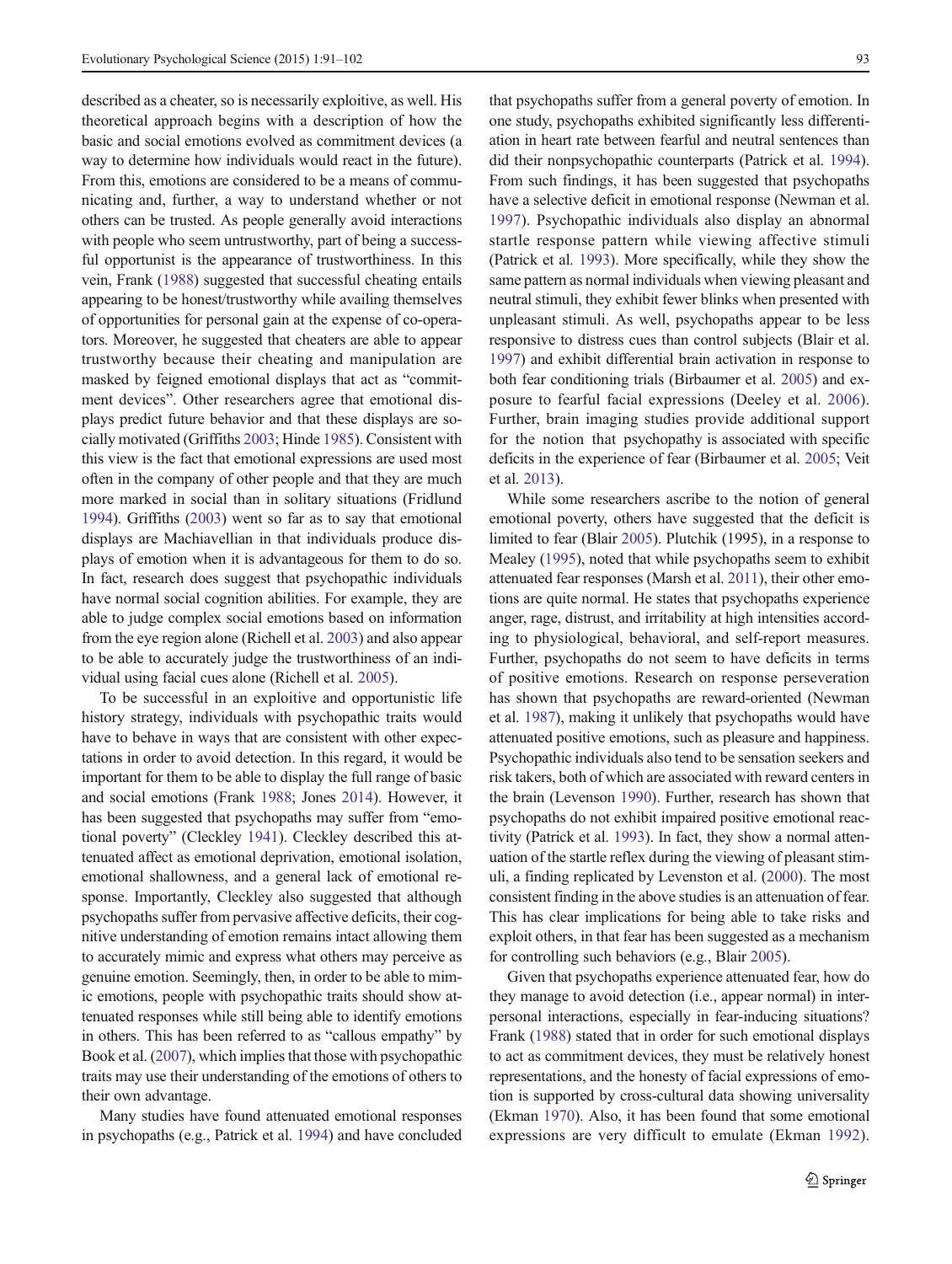However, Ekman [\(1992,](#page-10-0) [1993](#page-10-0)) did find that some individuals are able to fabricate these expressions in the absence of emotion. In other words, it is possible to learn to produce these facial expressions, as well as the appropriate situations in which to display them. Thus, even though psychopaths may experience attenuated fear, it would be possible for psychopaths to learn to mimic fear displays. Obviously, for such learning to occur, psychopathic individuals would have to be able to recognize fear in other people. The research examining affect recognition in this population has been mixed. For example, Blair et al. [\(2004](#page-10-0)) found deficits in fear recognition, Woodworth and Waschbusch ([2008](#page-11-0)) found that people with psychopathic traits were better at recognizing fear, and Glass and Newman [\(2006](#page-10-0)) found no evidence for a deficit or an advantage. A meta-analysis of the small number of studies available shows extremely small deficits in recognition of all emotions  $(r<.10)$ , indicating that any existing deficit is unremarkable (Wilson et al. [2011\)](#page-11-0).

A second emotion that is thought to be lacking in individuals with psychopathic traits is remorse; in fact, this is one of the cornerstones of the construct (Cleckley [1941\)](#page-10-0). Similar to the argument for learning to mimic fear, a successful manipulator would need to be able to feign remorse in certain contexts in order to appear trustworthy and to gain the cooperation of those around them. Certain emotions, such as remorse and shame, prompt individuals to behave in a moral or honest fashion (Frank [1988\)](#page-10-0). For most people, the experience of these so-called moral emotions as a result of committing a dishonest behavior is sufficiently unpleasant that it prompts them to avoid committing dishonest actions in the future (Baumeister and Lobbestael [2011;](#page-10-0) Frank [1988\)](#page-10-0). Thus, most people who can experience remorse or shame prefer to behave honestly so as to avoid the unpleasantness of these emotions. Again, Frank describes emotions such as remorse as "commitments, " in that they "commit" us to behave in ways that are more honest than we might otherwise be inclined to behave.

Most individuals are capable of feeling social emotions and therefore generally tend to behave honestly, but this is not the case for all individuals (e.g., Frank [1988\)](#page-10-0). Individuals who do not experience these emotions lack both the commitment to behave honestly and also the resulting signal to others of the propensity to behave honestly. Thus, these individuals may appear untrustworthy and could lose out on the potential benefits of interacting with others who do behave honestly. Opportunists/cheaters (who lack these emotions) may therefore need to feign moral emotions in order to appear trustworthy and encourage others to cooperate with them. The ability to successfully fake remorse would, therefore, confer an adaptive benefit on those who wish to exploit and manipulate others.

By feigning remorse, individuals who lack these emotions may profit from appearing to be trustworthy while retaining the ability to pursue their own interests (without being hampered by any real emotions or concerns; Frank [1988\)](#page-10-0). A further benefit may be that an individual who wants to deceive others will be more likely to get away with the deception if he appears to be trustworthy. In fact, individuals who are particularly predisposed to behave dishonestly might have developed the ability to successfully feign emotions such as remorse (Trivers [1971](#page-11-0)).

We conducted three studies to examine whether individuals scoring higher on psychopathy were (a) able to produce facial displays of fear (study 1) and (b) to appear genuine while feigning remorse (studies 2 and 3). In general, we expected that factor 1, as it encompasses the interpersonal and affective psychopathic traits (e.g., shallow affect, lack of empathy, lack of remorse, and manipulativeness), would be positively related to the ability to feign/mimic emotions. We did not have any specific predictions for factor 2, which is comprised of such traits as impulsivity and poor behavioral controls. More specifically, if emotional displays are central to avoiding detection as an opportunist (Frank [1988\)](#page-10-0), individuals with psychopathic traits, who would have the unique experience of having to learn to mimic fear, should presumably be better at posing fearful facial expressions than other individuals. In studies 2 and 3, we similarly predicted that people higher on psychopathic traits would be perceived as more genuine when feigning remorse. Study 2 examined this issue in a sample of undergraduates, and study 3 employed video stimuli from a sample of violent offenders scoring (a) high on factor 1 and factor 2, /9b) high on factor 1 and low on factor 2, (c) low on factor 1 and high on factor 2, and (d) low on both factors, comparing the genuineness scores given by a sample of undergraduates for the four videos.

## Study 1

Methods

#### Phase 1: Objective Accuracy and Stimuli Collection

Participants Inmates. A larger study recruited 59 male inmates from a federal correctional facility in Ontario. Of those, 31 agreed to participate in the present study (53 %). Participants in this sample ranged from 19 to 58 years of age  $(M=31.55, SD=10.57)$ .

Community Participants. Fifty males from the community were recruited through a newspaper advertisement. The advertisement asked for adult males to participate in a research project examining recognition and expression of emotions. Interested individuals were told that they would be paid \$20 for participation. The age of community participants ranged from 19 to 63 ( $M=32.28$ ,  $SD=13.23$ ). Participants were recruited in Kingston, Ontario. Within and around this community, there are several federal penitentiaries and a substantial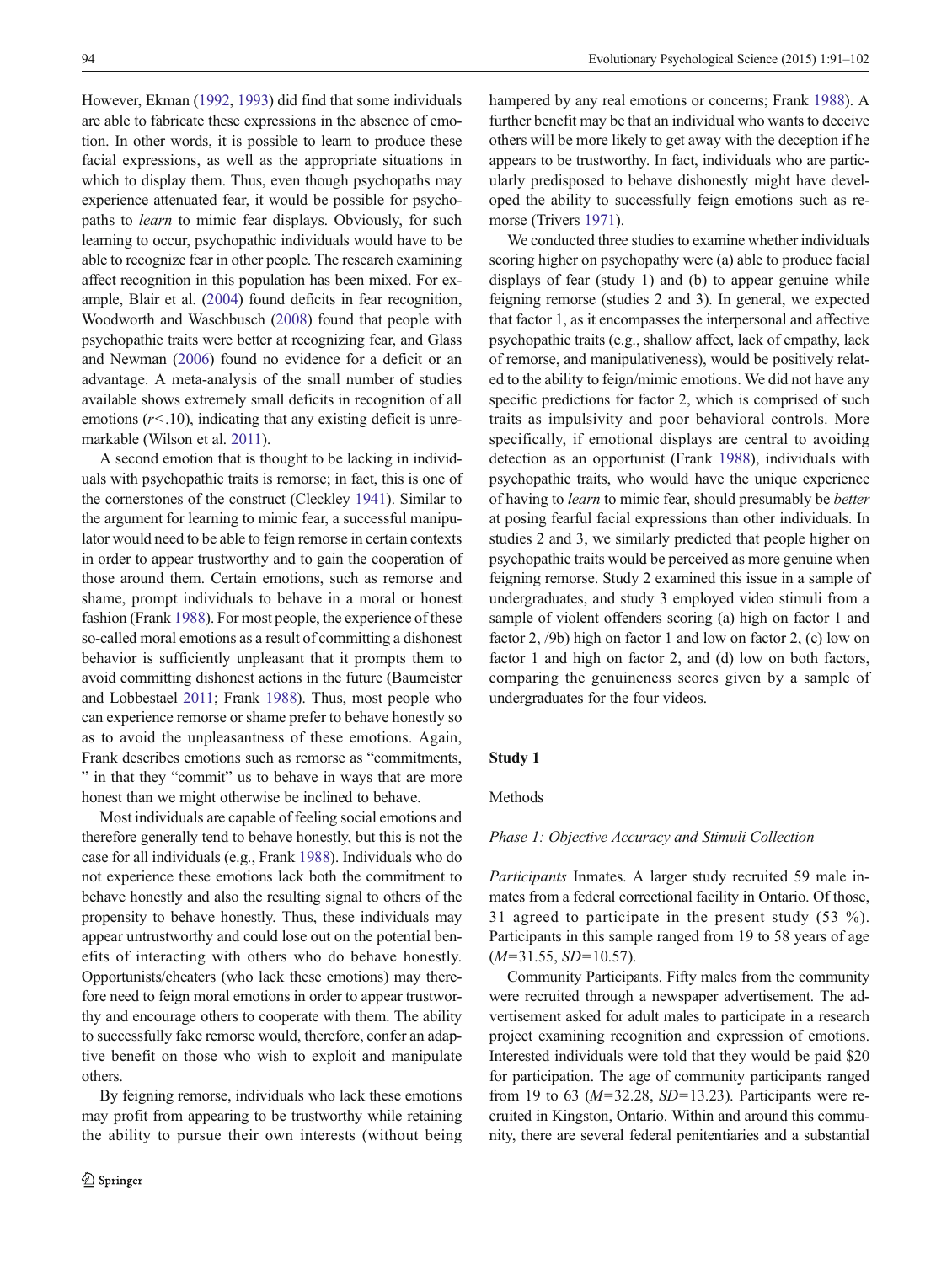number of parolees remain in the area. As mentioned, participants were also offered compensation for their time, and sessions were booked on weekdays, increasing the likelihood that participants were unemployed. The combination of these factors leads to a sample of "community" individuals that would likely score higher on measures of psychopathy than one would find in other communities. In fact, previous research has found that community members in Kingston score higher on measures of antisociality than is seen in samples of undergraduates (Book and Quinsey [2004](#page-10-0)).

Student Sample. Because of the possible unusual nature of the community sample, an undergraduate student sample was also recruited. Forty undergraduates (all male) were recruited to participate in the present study ranging in age from 18 to 31  $(M=20.47, SD=3.70)$ .

Given the possibility that race would affect the accuracy of emotion categorization (Matsumoto and Ekman [1988](#page-11-0)), across each sample, all participants recruited were Caucasian.

Materials Measures of Psychopathy. Psychopathy Checklist-Revised scores (PCL-R; Hare [1991](#page-10-0), [2003\)](#page-10-0) were scored by the first author based on an interview with the inmate, as well as from institutional files. The PCL-R consists of two factors: Factor 1 mainly assesses emotional and interpersonal symptoms, and factor 2 measures social deviance. Where file information included a previous PCL-R assessment  $(N=17)$ , the previous score was compared to the ratings from the present study for the purposes of reliability analysis. Interrater reliability for total, factor 1, and factor 2 scores were very good (intraclass correlations  $(ICCs) = .95, .94, .97$ , respectively). Total PCL-R scores ranged from 3 to 36 out of a possible 40, with a mean of 17.30 (SD=7.61).

Levenson's Self Report Psychopathy Scale (LSRP; Levenson et al. [1995\)](#page-11-0) was used to measure psychopathic traits in all three samples. Scores on each item range from 1 (strongly disagree) to 4 (strongly agree). Higher scores represent increasing psychopathy. There are two domains: primary psychopathy and secondary psychopathy. The first purports to measure a selfish, callous, uncaring, and manipulative orientation toward others ("Success is based on survival of the fittest; I am not concerned with the losers"), while the second measures impulsivity and poor behavioral controls ("I find myself in the same kinds of trouble, time after time").

Intelligence Measure. The vocabulary subscale of the Kaufman Brief Intelligence Test (K-BIT; Kaufman and Kaufman [1990\)](#page-11-0) was used to as an index of general intelligence. This subscale has been found to be both reliable and valid; for example, scores correlate .83 with the WAIS verbal subscale (Naugle et al. [1993](#page-11-0)). Scores on the K-BIT vocabulary subscale were obtained to ensure that intelligence differences did not account for relationships between study variables. The K-BIT was not administered in the student sample,

as K-BIT scores did not predict the ability to feign facial expressions in the other two samples.

Prototypical Fearful Facial Expression. The Japanese and Caucasian Facial Expressions of Emotion and Neutral Faces (Matsumoto and Ekman [1988](#page-11-0)) is a compilation of 56 Japanese and Caucasian facial expressions and 56 neutral expressions. These color photographs of affect have been shown to be reliable and valid when individuals are asked to categorize them (Matsumoto and Ekman [1988](#page-11-0)). A prototype of a fearful face from the male Caucasian set was used for the present study. A video camera (Sony Digital-8, model # DCR-TRV 320) was used to take photographs of participants posing a fearful facial expression and a neutral expression. As per methods described by Kolb and Taylor [\(2000\)](#page-11-0), participants were shown the prototypical fear face (Matsumoto and Ekman [1988\)](#page-11-0) and were asked to reproduce it while the video camera recorded the entire procedure. The video camera was placed so that photographs would be frontal. The prototypical photographs were in view for the entire procedure. Participants were instructed to raise their hand to signal that they had mimicked the prototype to the best of their ability, and they were not given any feedback on their efforts. Still, photographs were then captured from the video footage. Photographs were captured at the point right before the participant raised their hand.

Facial Affect Coding System. According to Ekman and Friesen [\(1978](#page-10-0)), facial expressions of emotion typically contain several key features. For example, fearful faces should include a variety of characteristics, including wide eyes, raised eyebrows, and an open mouth. Each possible feature for each emotion was coded as a 0 (not present), 1 (slightly present), or a 2 (definitely present). A composite score was created for each posed photograph, by adding up the scores for each action unit. This coding was intended to be an objective measure of posing accuracy. Interrater reliability for this use of the Facial Action Coding system (FACS) was found to be very good (ICC=.89 to .93 across samples). Hereafter, the composite score is referred to as the FACS score.

## Phase 2: Genuineness Ratings

Participants Forty-four undergraduate students rated the facial expressions elicited from the inmate and community samples, and a separate sample of forty undergraduate students rated the facial expressions from the student sample.

Procedure Participants were told that the facial expression was meant to represent "fear". They were asked to rate each face on how genuine the emotion appeared to be, on a scale from 1 to 10, with 10 indicating that the emotion appeared to be quite genuine. Alpha coefficients were calculated to see whether ratings given to each photograph by the undergraduates were correlated with one another. In this analysis, raters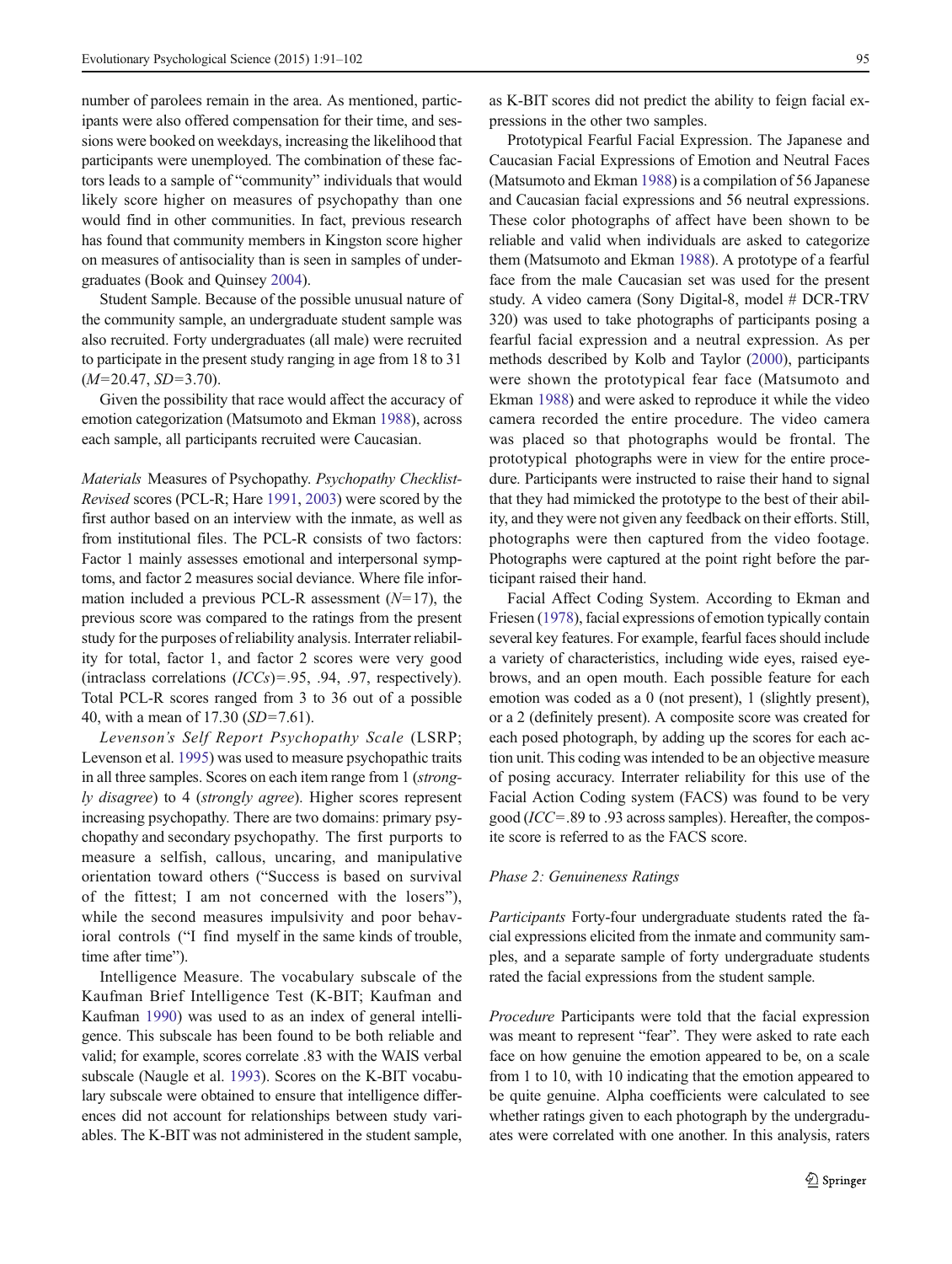were the participants, and each photograph was considered to be an "item". Coefficient alphas ranged from .90 to .95, indicating that participants made similar judgments about individual photographs. Because individuals gave similar ratings to each face, average "genuineness" scores were calculated. Ratings were averaged over the undergraduate participants to produce genuineness scores for each individual photograph. Correlations were calculated between the averages of these ratings and the psychopathy scores (PCL-R and LSRP) for the individual in the photograph.

## Results

# Group Differences

Means and standard deviations for the variables discussed in this section are listed in Table 1. Interestingly, while inmates did score higher than community participants on psychopathy (as measured by the LSRP), the differences were not significant  $(t(79)=1.10, p=.27; t(79)=1.14, p=.26$  and  $t(79)=1.30,$  $p=0.20$ , for primary, secondary, and total psychopathy, respectively). Because there were no significant differences in LSRP scores, analyses for the LSRP used the community and inmate samples combined. However, the student sample was analyzed separately, as the undergraduate sample differed significantly from the other samples on subscale and total psychopathy scores ( $t(119)=6.45$ ,  $p<.001$ ,  $t(119)=10.68$ ,  $p<.001$  and  $t(119)=7.20$ ,  $p<.001$  for primary, secondary, and total psychopathy scores, respectively).

Table 1 Descriptive statistics for measures of psychopathy used in study 1

| Measure               | Group         | N  | Mean  | SD    |
|-----------------------|---------------|----|-------|-------|
| PCL-R                 |               |    |       |       |
| Total score           | Institutional | 31 | 17.30 | 7.61  |
| Factor 1              | Institutional | 31 | 4.93  | 4.01  |
| Factor 2              | Institutional | 31 | 9.50  | 4.34  |
| Levenson's SRP        |               |    |       |       |
| Total score           | Student       | 40 | 42.25 | 9.87  |
| Primary psychopathy   | Student       | 40 | 25.61 | 4.86  |
| Secondary psychopathy | Student       | 40 | 16.55 | 3.21  |
| Levenson's SRP        |               |    |       |       |
| Total score           | Community     | 50 | 54.15 | 9.40  |
| Primary psychopathy   | Community     | 50 | 32.30 | 6.50  |
| Secondary psychopathy | Community     | 50 | 21.72 | 4.96  |
| Levenson's SRP        |               |    |       |       |
| Total score           | Institutional | 31 | 57.05 | 10.05 |
| Primary psychopathy   | Institutional | 31 | 34.18 | 7.32  |
| Secondary psychopathy | Institutional | 31 | 22.86 | 4.77  |

PCL-R Psychopathy Checklist-Revised (Hare [2003\)](#page-10-0)

#### Psychopathy and Accuracy

Table 2 contains the correlations between measures of psychopathy and both objective (FACS coding) and subjective (genuineness) measures of accuracy of facial expressions. Partial correlations were used for examining psychopathy factors, given the inherent overlap between them (Hare [2003\)](#page-10-0). Because primary psychopathic traits were predicted to be positively related to accuracy of posed fearful facial expressions, tests of this relationship were directional (one-tailed). Other tests are two-tailed. As expected, psychopathy among the offenders (as measured by the PCL-R) was positively correlated with accuracy of posing fearful faces (based on the composite score derived from the FACS coding system; Ekman and Friesen [1978\)](#page-10-0) ( $r(28) = .31$ ,  $p = .05$ ). Further, factors 1 and 2 of the PCL-R had similarly medium effect sizes but were nonsignificant ( $r(28) = .27$ ,  $p = .07$ ;  $r(28) = .23$ ,  $p = .11$ , respectively). Finally, the correlation between factor 1 and ratings of genuineness was of a similar size and nonsignificant  $(r(28)=.23, p=.11).$ 

In the combined inmate/community sample, objective accuracy scores and ratings of genuineness were positively correlated with primary psychopathy, in line with expectations  $(r(75)=.31, p=.003; r(75)=.32, p=.002$ , for objective scoring

Table 2 Correlations between measures of psychopathy and accuracy of posed facial expressions (study 1)

|                          | Objective scoring | Subjective ratings |
|--------------------------|-------------------|--------------------|
| Inmate sample            |                   |                    |
| PCL-R                    |                   |                    |
| Total                    | $.31*$            | .02                |
| Factor 1                 | .27               | .22                |
| Factor 2                 | .23               | $-.16$             |
| Community/inmate samples |                   |                    |
| <b>LSRP</b>              |                   |                    |
| Total                    | .07               | .09                |
| Primary                  | $.31***$          | $.32**$            |
| Secondary                | $-.25*$           | .005               |
| Student sample           |                   |                    |
| <b>LSRP</b>              |                   |                    |
| Total                    | $.38**$           | $.34*$             |
| Primary                  | $.38**$           | $.35*$             |
| Secondary                | .20               | .17                |
|                          |                   |                    |

Correlations discussed in the results are bolded, and italicized correlations have *p*-values between .06 and .11. Objective scoring is based on FACS coding of posed facial expression. Subjective scores are ratings of genuineness given by separate sample of undergraduate students. Sample sizes for inmates  $(N=31)$ , community/inmate samples  $(N=77)$ , and student sample (N=40)

PCL-R Psychopathy Checklist-Revised (Hare [2003](#page-10-0)), LSRP Levenson Self-Report Scale (Levenson et al. [1995\)](#page-11-0).

 $*_{p<.05, **_{p<.01, \text{ one-tailed}}}$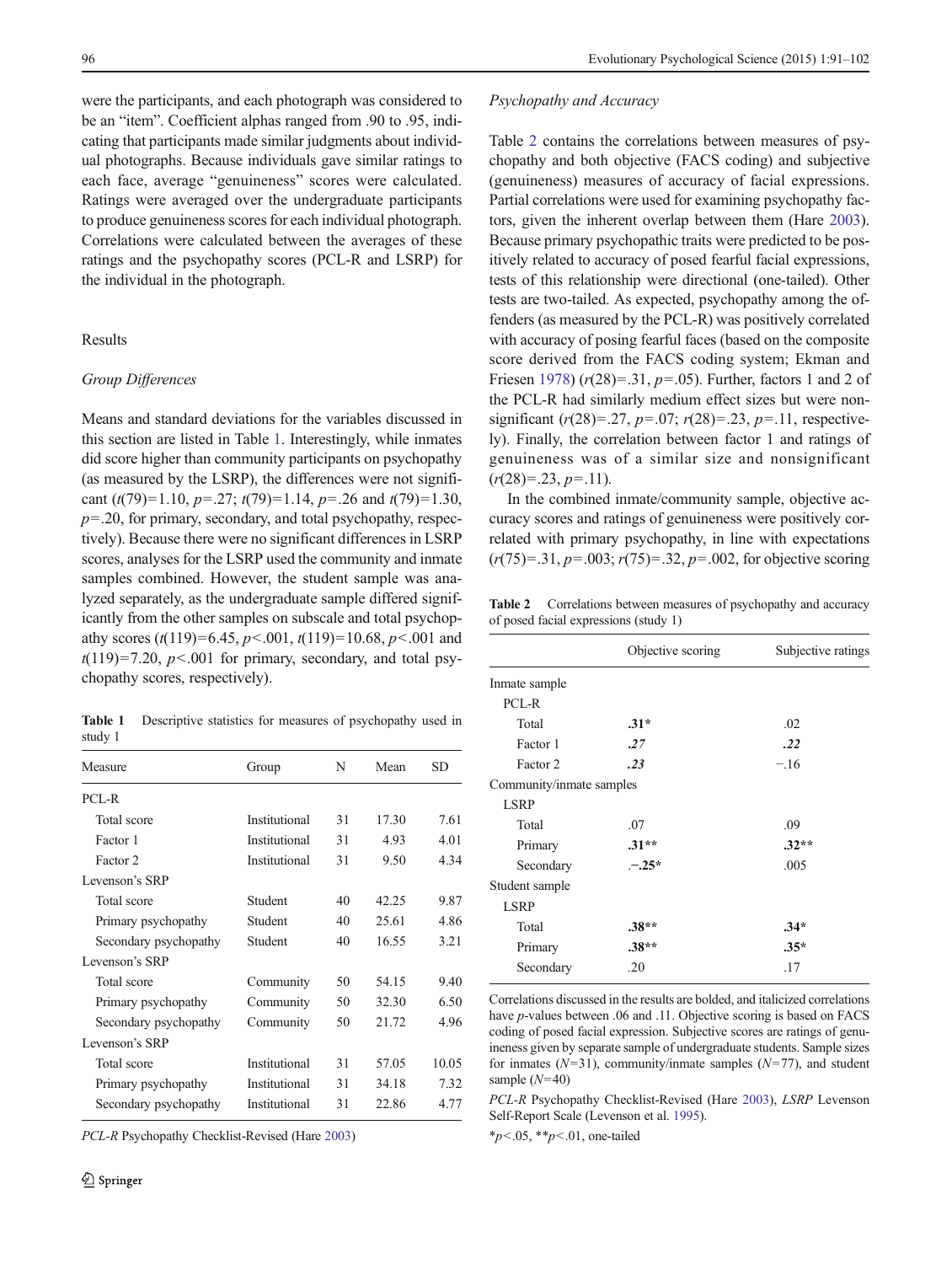and genuineness, respectively). Secondary psychopathy, on the other hand, was negatively correlated with objective accuracy  $(r(75)=-.25, p=.03)$  and not significantly related to ratings of genuineness  $(r(75)=0.01, p=.96)$ . As could be expected from this pattern, the relationship between LSRP total and both measures of accuracy was near zero and nonsignificant. In the student sample, objective accuracy was significantly correlated with both total LSRP and primary psychopathy  $(r(38)=.38, p=.01; r(38)=.37, p=.01)$ . Similarly, subjective ratings of how genuine the expressed emotion were positively correlated with total LSRP and primary psychopathy  $(r(38)=.34, p=.02; r(38)=.35, p=.01).$ 

## Discussion for Study 1

As predicted, psychopathy, as measured by the PCL-R total, was significantly and positively correlated with objective (FACS score) ratings of the accuracy of posed fearful facial expressions. Similarly "medium" effect sizes were observed for subjective ratings and factor 1 psychopathic traits, but this relationship did not reach the threshold for significance, likely due to the small sample size. The same pattern of findings was observed for the student sample, where objective and subjective accuracies were significantly positively correlated with total and primary psychopathy. For the combined community/inmate sample, primary psychopathy was related to increased accuracy (objective and subjective).

The results of this study provide some support for the idea that psychopathic traits (especially traits encompassed in factor 1 or primary psychopathy) may be positively related to the ability to feign fearful facial expressions. While the findings support Frank's [\(1988\)](#page-10-0) assertion that successful opportunists should be able to mimic emotions, it is essential to examine emotions that directly relate to the evolution of cooperation, such as remorse. As such, we designed studies 2 and 3 to examine psychopathic traits in relation to mimicry of remorse.

## Study 2

## Method

## Participants

Participants were 72 students (57 % female; mean age=22.45;  $SD=1.25$ ) from a Canadian university, who participated in return for partial course credit.

## Materials

Videos Forty-five short video clips of individuals telling true stories while feigning remorse. Forty-five male students from a Canadian university, participated in a study in which they agreed to be videotaped while telling false remorse stories. That is, the students told stories that were true in terms of content, but they feigned remorse regarding these stories. In order to encourage students to fake remorse as well as they were able, students were told that they would receive lottery tickets in return for successfully faking remorse. The students in the video clips ranged from 17 to 23 years of age  $(M=21.32; SD=1.14)$ .

Psychopathic Personality Inventory-Short Form (PPI-SF) Students who provided the false remorse videos also completed the Psychopathic Personality Inventory-Short Form (PPI-SF; Lilienfeld and Hess [2001](#page-11-0)). The PPI-SF is a 56-item self-report measure of psychopathy that is appropriate for use in noncriminal samples. Items are rated on a 4-point Likert scale (1=false, 2=mostly false, 3=mostly true, 4=true), with higher scores reflecting higher levels of psychopathic traits. According to a factor analysis conducted by Benning et al. ([2003](#page-10-0)), the PPI can be divided into two factors mirroring factors 1 and 2 of the psychopathy checklist. One factor includes the stress immunity, social potency, and fearlessness subscales, while the other is comprised of impulsive nonconformity, blame externalization, Machiavellian egocentricity, and carefree nonplanfulness. For ease of interpretation, we are referring to these two factors as factor 1 and factor 2, respectively, within this paper.

Genuineness Ratings Participants rated the genuineness of the remorse displayed in the videos on a 10-point Likert scale, ranging from 1 (not at all genuine) to 10 (completely genuine).

## Procedure

Participants were provided with a verbal definition of remorse at the start of the study. Each participant rated a random selection of 15 of the videos. Following each video, participants were asked to rate the degree of genuineness of the remorse expressed by the individual in the video. Each video was rated by 24 participants. Participants were not informed that the targets in the videos were lying. Average genuineness ratings exceeded the midpoint of the scale  $(M=5.14, SD=1.64)$ .

## Results

For each video, a mean rating of genuineness was computed. Correlational analyses were conducted between the mean ratings of genuineness of remorse and the PPI-SF scores of the individuals in the videos. The correlation between psychopathy (PPI-SF total scores) and rated genuineness of remorse was not significant ( $r(44)=-.01$ ,  $p=.95$ ). Bivariate correlations indicated that factor 1 was uncorrelated with genuineness ratings  $(r(44)=.14, p=.36)$ , while factor 2 was negatively and marginally related to genuineness  $(r(44)=-.24, p=.10)$ .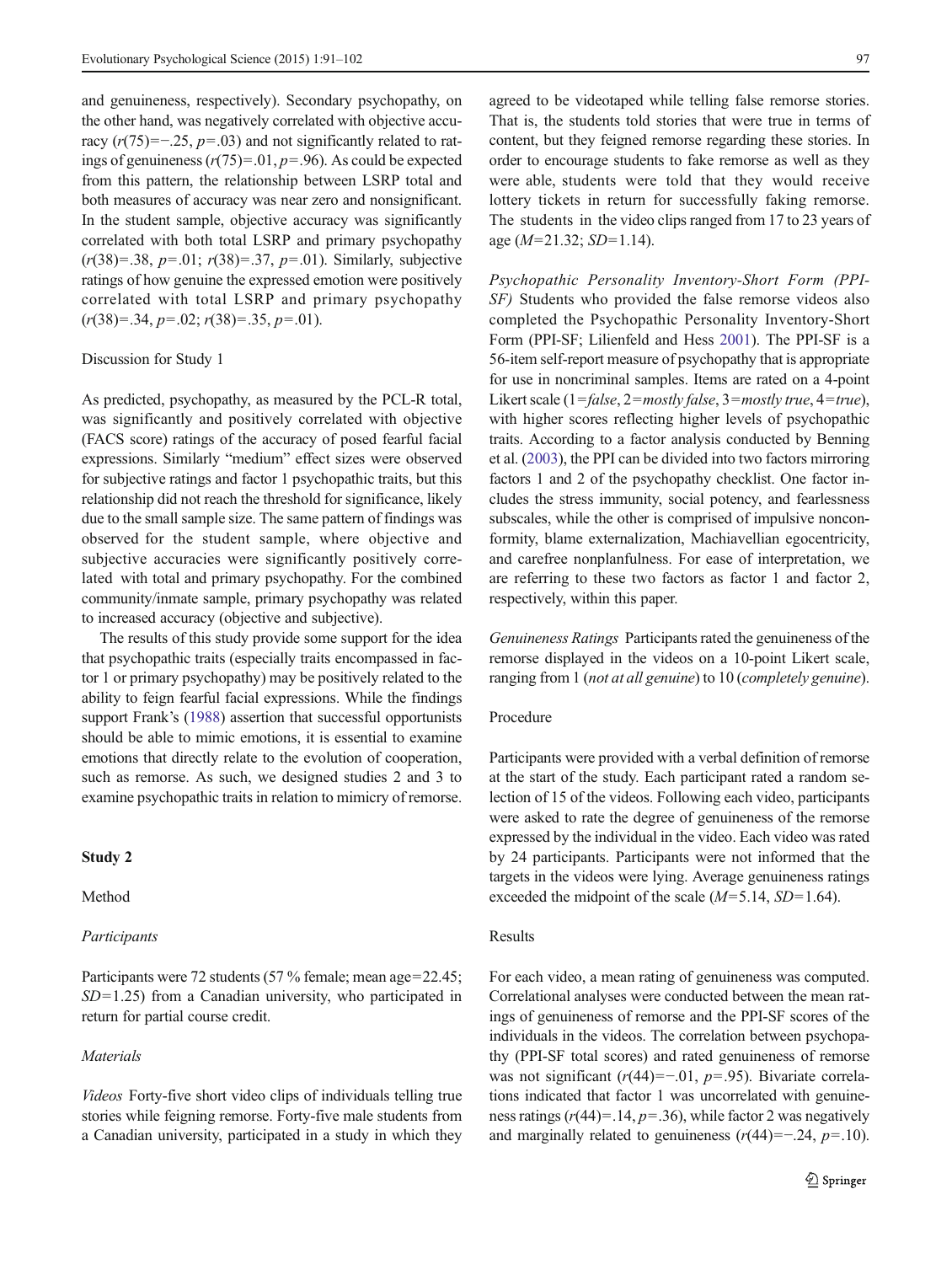Because this pattern is suggestive of suppression (e.g., the correlations were in the opposite directions), we decided to examine partial correlations and found that factor 1 was positively correlated with genuineness,  $r(43)=.42$ ,  $p=.004$  (controlling for factor 2), while factor 2 scores were negatively correlated with genuineness,  $r(43) = -.32$ ,  $p = .03$  (controlling for factor 1).

## Discussion for Study 2

The results of study 2 provided some support for the prediction that interpersonal and affective traits would positively correlate with ratings of genuineness. However, this was only true when controlling for sactor 2. Combined with the nearzero correlation between total LSRP and perceived genuineness and the negative relationship between factor 2 and genuineness, it would seem that factor 2 suppresses the relationship between factor 1 and perceived genuineness. In contrast, people scoring high on factor 2 were perceived as less genuine when faking remorse. In order to determine whether the results of study 2 can be replicated and generalized across samples, we undertook a further study of feigned remorse. In study 3, we sought to determine whether a sample of raters would show the same tendency when viewing videos of inmates attempting to mimic remorse.

## Study 3

## Methods

## Participants

Participants were 70 students (86 % female, mean age= 21.14 years, SD=4.63) from a Canadian university, who participated in exchange for partial course credit.

#### **Materials**

Hare Psychopathy Checklist-Revised The PCL-R is a 20-item rating scale that assesses the interpersonal, affective, and behavioral features of psychopathy. Trained raters rate the presence of each item based on a semi-structured interview and file review. Each item is scored on a 3-point scale, with final scores ranging from 0 to 40. A score of 25 to 30 is accepted as indicative of psychopathy (Hare [2003](#page-10-0)). Scores on the PCL-R have demonstrated levels of internal consistency and high interrater reliability (Hare [2003\)](#page-10-0). This measure is divided into two main factors. Factor 1 (F1) is composed of two subscales: callous affect and interpersonal manipulation. Factor 2 (F2) is also composed of two subscales: antisocial behavior and erratic lifestyle (Hare and Neumann [2008](#page-10-0)). The PCL-R scores were on file at the institution where data was collected.

Videos Materials for this study included four short video clips of feigned remorse stories (approximately 2 min each in length). These videos were chosen in order to have one video to represent each of four different combinations of psychopathy factors: (a) high F1/high F2, (b) high F1/low F2, (c) low F1/high F2, and (d) low F1/low F2. All of the inmates were violent offenders (i.e., at least one violent offense) in a maximum security institution. Inmates were instructed to tell a story of a true event, in which they had done something which would warrant remorse but in which they had *not* actually felt remorseful. They were instructed instead to feign the emotion of remorse in relation to the event.

T-scores (as given in the PCL-R second edition manual; Hare [2003\)](#page-10-0) at or below 44.5 were considered to be "low" (corresponding to the 30th percentile), and T-scores at or above 55 were considered to be "high" (corresponding to the 70th percentile).

Genuineness Ratings Participants rated the genuineness of the remorse expressed in each video on a Likert scale ranging from 1 ("not at all genuine") to 7 ("very genuine"). Mean genuineness ratings for the targets exceeded the midpoint of the scale  $(M=3.75, SD=1.44)$ , similar to what was found in study 2.

## Procedure

Participants were provided with a verbal definition of remorse at the start of the session. Following each video, participants rated the degree of genuineness of the remorse expressed in the video. Participants were not informed that the inmates in the videos were faking remorse.

## Results

A repeated measures analysis of variance (ANOVA) was employed to investigate whether respondent's ratings of genuineness varied as a function of the stimuli's factor 1 and factor 2 scores. Results from the multivariate analysis were statistically significant Wilk's  $\lambda = 0.221$ ,  $p < 0.001$ . Results examining the main effect demonstrated that scores of genuineness did vary as a function of psychopathy level  $(F(3, 207)=88.34,$  $p<.001$ ,  $np<sup>2</sup> = .56$ ). Specifically, participants rated individuals who were high in factor 1 (video 2 and video 4) as more genuine than those rated low in factor 1 (video 1 and video 3; see Fig. [1\)](#page-8-0). Pairwise comparisons employing a Bonferroni correction for family wise error rate were carried out to determine the source of the differences. As seen in Table [3,](#page-8-0) all pairwise comparisons were significant, with high F1/high F2 being rated as most genuine, followed by high F1/low F2, low F1/low F2, and low F1/high F2.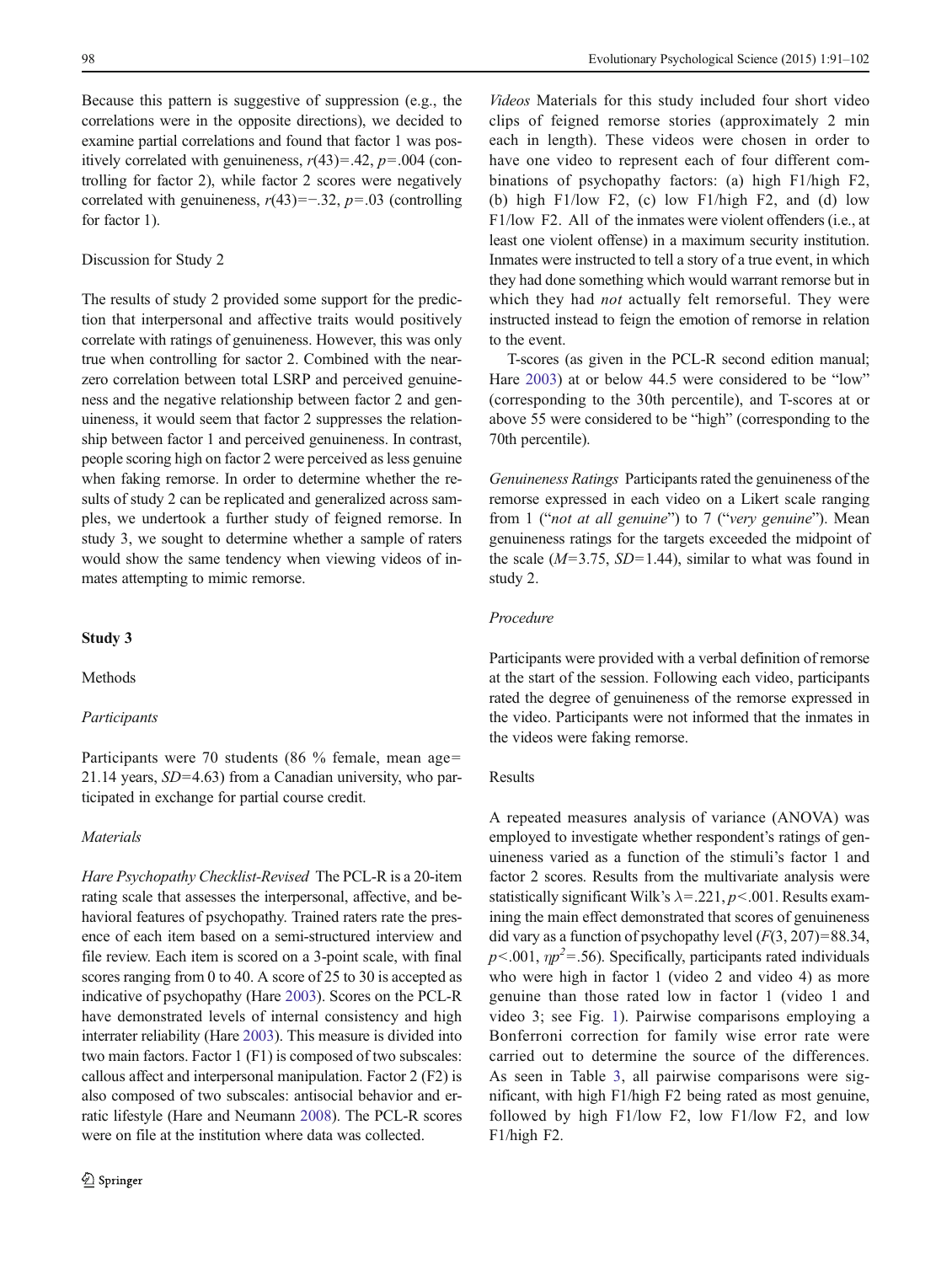<span id="page-8-0"></span>



# Discussion

The results of the three studies conducted provided some support for Frank's ([1988](#page-10-0)) assertion that successful opportunists should be adept at affective mimicry in the absence of that emotional experienceand for Jones' Mimicry-Deception Theory [\(2014\)](#page-11-0). The findings of the first study suggest that people high on the interpersonal/affective traits of psychopathy may be better able to feign fearful facial expressions, and studies 2 and 3 suggest that the same is true of a more social emotion, namely remorse.

The results, then, also offer some support for the notion of psychopaths as social predators, which has been suggested by numerous researchers (e.g., Book and Quinsey [2004](#page-10-0); Book et al. [2007](#page-10-0); Hare [2001;](#page-10-0) Mealey [1995](#page-11-0)). Factor 1 scores, specifically, seem to be associated with an increased ability to feign both fear and remorse. This is in line with the idea that successful opportunists/cheaters should be able to appear trustworthy by mimicking the social emotions genuinely

experience by others (Frank [1988](#page-10-0); Jones [2014\)](#page-11-0). Certain elements of psychopathy, in particular, those related to factor 1 including deceptiveness, manipulativeness, and callousness, may play a role in facilitating affective mimicry. Successful affective mimicry (drawing from Frank [1988](#page-10-0) and Jones [2014](#page-11-0)) would allow these individuals to appear more trustworthy than they would appear otherwise, which may help them to manipulate and deceive others for their own benefit. Of course, affective mimicry is only one of many possible strategies for avoiding detection (Jonason and Webster [2012](#page-10-0)), and future research should investigate whether factor 1 traits are also associated with Jonason and Webster's veritable toolbox (p. 524) of strategies, including seduction, coercion, hardball tactics, and charm. Psychopaths may also use other tactics such as assertiveness, direct manipulation, and ingratiation (Jonason et al. [2012a,](#page-11-0) [b,](#page-11-0) [c\)](#page-11-0).

The fact that psychopaths are able to appear normal in terms of displaying emotions that they may not be experiencing gives credence to Cleckley ([1941](#page-10-0)), where he suggested

| Video 1     | Video 2      | $M_{\rm diff}$ | Se <sub>diff</sub> | <i>p</i> value | $CI_{\text{upper}}$ | CI <sub>lower</sub> |
|-------------|--------------|----------------|--------------------|----------------|---------------------|---------------------|
| LowF1LowF2  | LowF1HighF2  | $-0.486$       | 0.169              | 0.032          | $-0.027$            | $-0.944$            |
|             | HighF1LowF2  | $-1.571$       | 0.201              | < 0.001        | $-2.12$             | $-1.03$             |
|             | HighF1HighF2 | $-2.386$       | 0.19               | < 0.01         | $-2.91$             | $-1.87$             |
| LowF1HighF2 | HighF1LowF2  | $-2.06$        | 0.22               | < 0.001        | $-2.65$             | $-1.47$             |
|             | HighF1HighF2 | $-2.87$        | 0.21               | < 0.01         | $-3.43$             | $-2.31$             |
| HighF1LowF2 | HighF1HighF2 | $-0.81$        | 0.22               | 0.03           | $-1.41$             | $-0.022$            |
|             |              |                |                    |                |                     |                     |

rate (study 3)

Table 3 Pairwise compari between videos with Bonfe correction for family-wise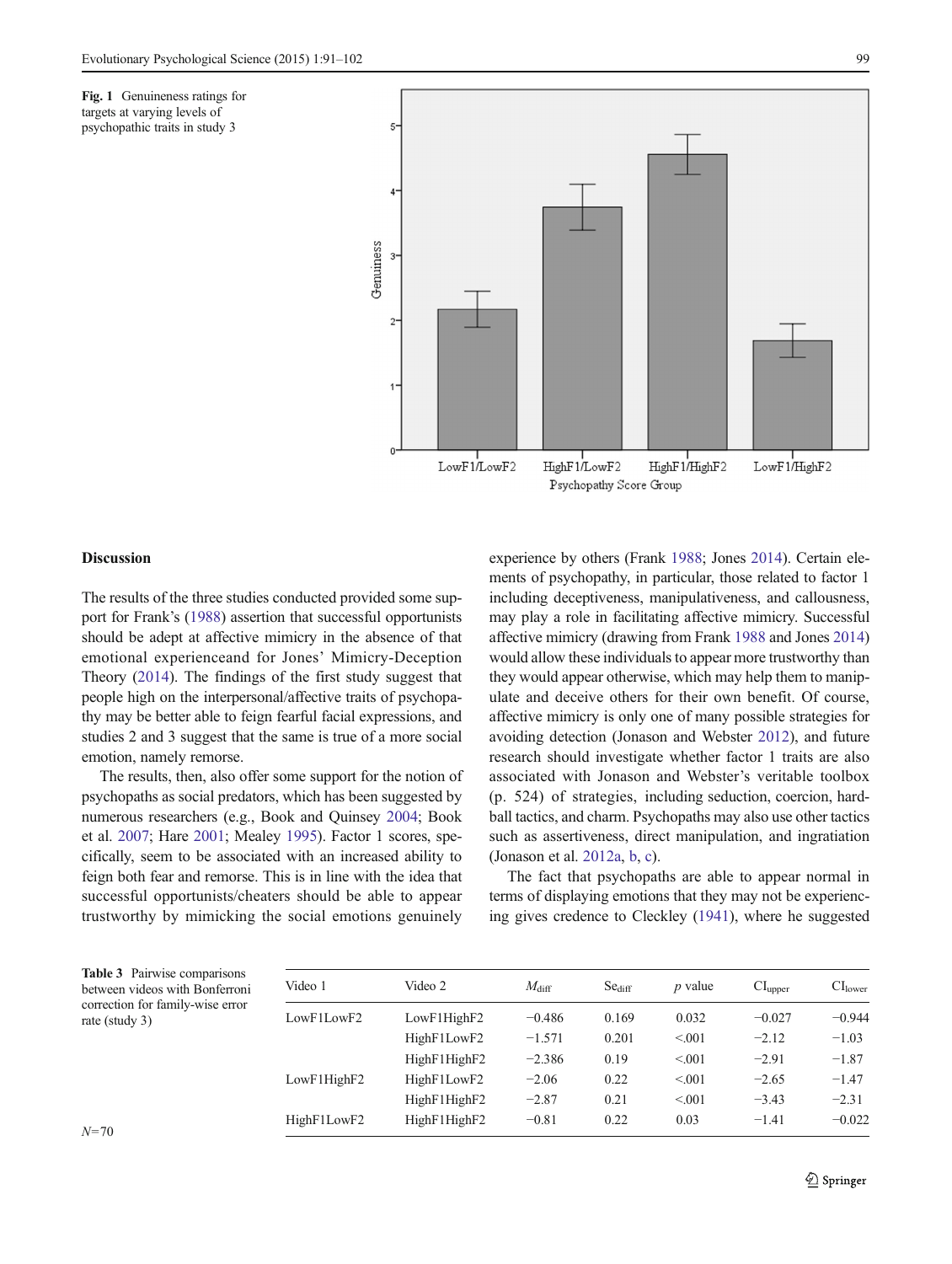that psychopaths are capable of understanding and mimicking the full range of emotions. Further, he felt that their inability to experience emotion as fully as other individuals did not preclude a cognitive understanding of emotions in other people, which may help explain the psychopath's proclivity toward exploiting others. Other researchers have suggested that individuals with psychopathic traits are able to perceive emotional states in others but do not have the normal affective reaction to the emotions of others. Book et al. [\(2007](#page-10-0)) refer to this as "callous empathy" and suggest that this enables psychopaths to use affective information to their own ends. Lorenz and Newman ([2002](#page-11-0)) also commented on this contradiction, labeling it the "emotion paradox". They felt that this combination may make psychopathic individuals ideally suited to manipulate and deceive others to their own ends. Such a statement is in agreement with theorists, such as Mealey [\(1995\)](#page-11-0) who suggested that psychopaths are interpersonal cheaters. Not only are psychopaths manipulative and deceptive (Hare [1993\)](#page-10-0), they are able to appear normal in their displays of emotion, making them less detectable as opportunists (Frank [1988\)](#page-10-0).

The findings from the present studies also have implications in the conceptualization of emotional expression. It would seem that the expression of emotion is not necessarily dependent upon affect and has a social presentation and communicative component that is separate from the emotion itself, as suggested by others (e.g., Fridlund [1994;](#page-10-0) Griffiths [2003](#page-10-0); Hinde [1985](#page-10-0)). This claim is further supported by a study by Patrick et al. ([1993\)](#page-11-0) who found that psychopathic individuals were impaired in affective reactivity (e.g., physiological arousal) but did not differ from controls in facial reactivity (i.e., corrugator EMG) to unpleasant pictures.

Given the evidence that psychopaths experience attenuated fear (Patrick et al. [1994\)](#page-11-0) and remorse (Hare [2003\)](#page-10-0), it is likely that their ability to emulate these emotions would be a learned skill. To be able to learn to mimic fearful facial expressions, psychopaths would have to be able to recognize emotions in other individuals. In other words, their theory of mind (ToM; Premack and Woodruff [1978](#page-11-0)) would necessarily be intact. In fact, psychopaths do not show any deficits in ToM (Richell et al. [2003\)](#page-11-0). Further support for an intact ToM comes from research showing that psychopathy is positively associated with the ability to judge affect from facial expressions and to make attributions of vulnerability and assertiveness after observing an interpersonal interaction (Book et al. [2007\)](#page-10-0). As well, in a study conducted by Copestake et al. ([2013\)](#page-10-0) that examined psychopathic traits in relation to emotional intelligence, psychopathic traits were found to correlate with an inability to experience some emotions, but all other emotional intelligence components were intact (including the ability to identify emotions in others).

#### Limitations and Future Directions

Because we had relatively small samples in study 1 (e.g., only 31 inmates agreed to be videotaped), the finding that people with psychopathic traits may be better at mimicking fearful facial expressions needs to be replicated in a larger sample. Even with a consistent medium effect size, some of the correlations were nonsignificant.

Another limitation concerns realism and generalizability of the stimuli that were used in study 1. Posed facial expressions are typically easier to recognize than genuine expressions (Allen and Atkinson [1981](#page-10-0)). Further, they do not share all of the facial action units associated with genuine emotional expression (Hager and Ekman [1985\)](#page-10-0). Finally, Ekmanet al. [\(1981\)](#page-10-0) found that genuine facial expressions were more symmetrical and less lateralized than posed expressions of emotion. Because of the differences between genuine and posed facial expressions of affect, it will be important to replicate these findings employing more naturalistic facial expressions as prototypes. Collecting these data would be inherently more difficult, but the results would be more generalizable.

Also relevant to the issue of generalizability, facial expressions do not operate in an interpersonal vacuum. Other cues to emotion, motivation, and intention always exist in an interpersonal situation. It is important, then, to look at other nonverbal and verbal behaviors that might be associated with fear. To accomplish this, one could have participants tell a made-up story about a time when they were afraid (while being videotaped). The individuals in the videos could then be rated on believability and emotional intensity. This would determine whether the findings study 1 generalize to more complex stimuli. As we did find similar results for remorse using just this type of design, it is likely that the results would generalize.

One important issue in the study of psychopathic traits is the overlap between these and other dark personality traits. Numerous researchers have found that there is significant overlap between the three members of the Dark Triad, which is made up of narcissism, Machiavellianism, and psychopathy (e.g., Paulhus and Williams [2002](#page-11-0)), and have attempted to explain the "core" of the Dark Triad because of this overlap (for a review of the various explanations of the core, see Book et al. [2015](#page-10-0)). Book et al. labeled the core as "evil", and found that scores on the core were correlated with social and sexual exploitation of others. Further, when the various explanations of the core were tested against one another, the best fitting model was the HEXACO model of personality (Book et al [2015\)](#page-10-0), with Honesty Humility accounting for most of the variability. Thus, future research should also examine whether Honesty Humility is related to affective mimicry.

To summarize, the present studies found support for Frank's ([1988](#page-10-0)) assertion that successful opportunists use insincere emotional displays to appear trustworthy and Jones' [\(2014\)](#page-11-0) suggestion that people with psychopathic traits make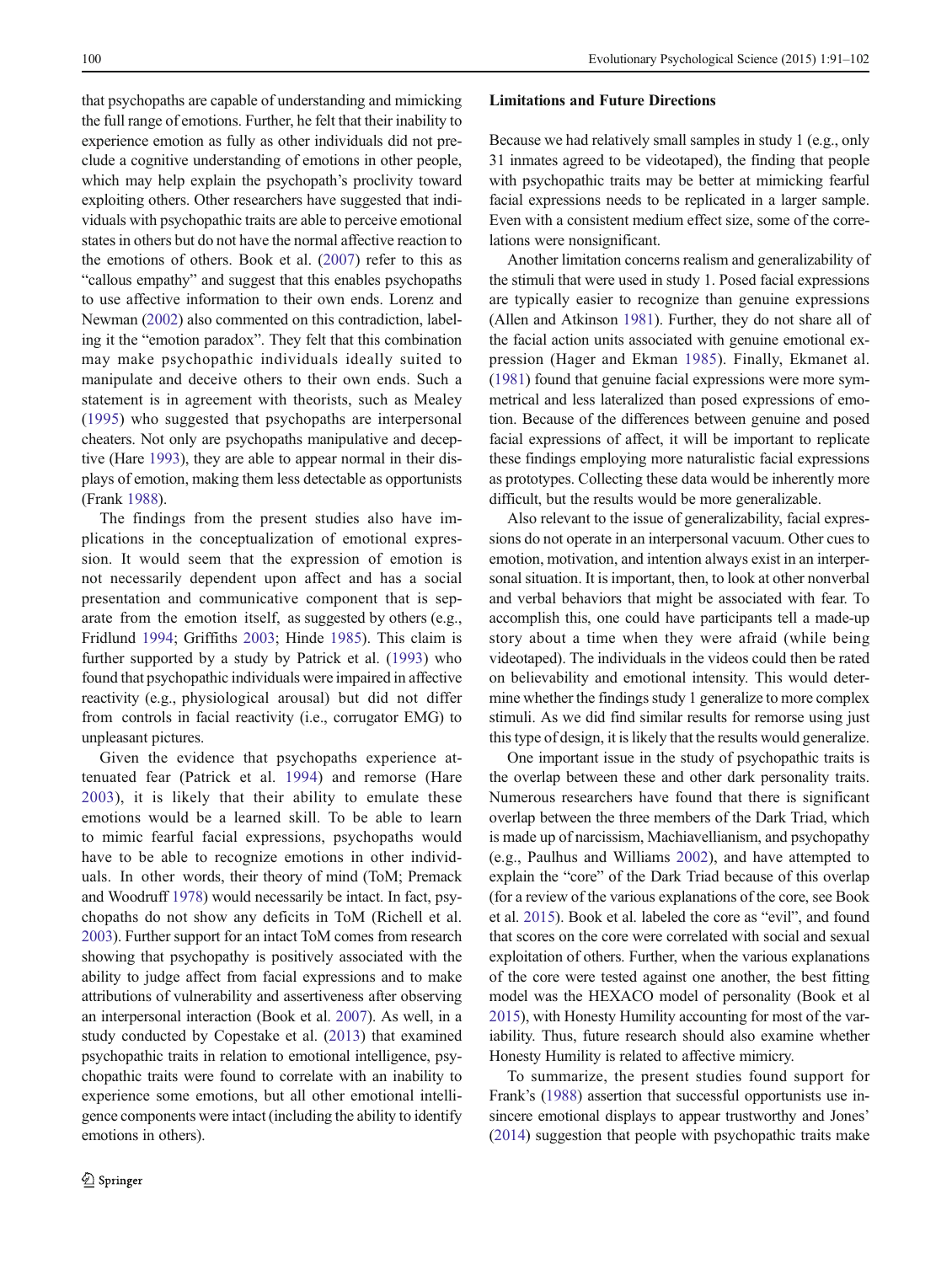<span id="page-10-0"></span>use of affective mimicry in order to avoid detection. More specifically, individuals with psychopathic traits may be able to express fraudulent emotions that appear genuine to the people around them. Cleckley's (1941) use of the title "The Mask of Sanity" may be more appropriate than even he knew.

## References

- Allen, V. L., & Atkinson, M. L. (1981). Identification of spontaneous and deliberate behavior. Journal of Nonverbal Behavior, 5, 224–237.
- Baughman, H., Jonason, P., Veselka, L., & Vernon, P. (2014). Four shades of sexual fantasies linked to the Dark Triad. Personality and Individual Differences, 67, 47–51. doi[:10.1016/j.paid.2014.01.034](http://dx.doi.org/10.1016/j.paid.2014.01.034).
- Baumeister, R. F., & Lobbestael, J. (2011). Emotions and antisocial behavior. Journal of Forensic Psychiatry & Psychology, 22, 635–649. doi:[10.1080/14789949.2011.617535.](http://dx.doi.org/10.1080/14789949.2011.617535)
- Benning, S., Patrick, C., Hicks, B., Blonigen, D., & Krueger, R. (2003). Factor structure of the Psychopathic Personality Inventory: validity and implications for clinical assessment. Psychological Assessment, 15, 340–350. doi[:10.1037/1040-3590.15.3.340](http://dx.doi.org/10.1037/1040-3590.15.3.340).
- Birbaumer, N., Veit, R., Lotze, M., Erb, M., Hermann, C., Grodd, W., & Flor, H. (2005). Deficient fear conditioning in psychopathy: a functional magnetic resonance imaging study. Archives of General Psychiatry, 62, 799–805. doi[:10.1001/archpsyc.62.7.799](http://dx.doi.org/10.1001/archpsyc.62.7.799).
- Blair, R. J. R. (2005). Applying a cognitive neuroscience perspective to the disorder of psychopathy. Development and Psychopathology, 17, 865–891. doi[:10.1017/S0954579405050418](http://dx.doi.org/10.1017/S0954579405050418).
- Blair, R., Jones, L., Clark, F., & Smith, M. (1997). The psychopathic individual: a lack of responsiveness to distress cues? Psychophysiology, 34, 192–198.
- Blair, R., Mitchell, D., Peschardt, K., Colledge, E., Leonard, R., Shine, J., et al. (2004). Reduced sensitivity to others' fearful expressions in psychopathic individuals. Personality and Individual Differences, 37, 1111–1122. doi:[10.1016/j.paid.2003.10.008](http://dx.doi.org/10.1016/j.paid.2003.10.008).
- Book, A. S., & Quinsey, V. L. (2004). Psychopaths: cheaters or warrior-hawks? Personality and Individual Differences, 36, 33–45. doi:[10.1016/S0191-8869\(03\)00049-7](http://dx.doi.org/10.1016/S0191-8869(03)00049-7).
- Book, A. S., Quinsey, V. L., & Langford, D. (2007). Psychopathy and perception of affect and vulnerability. Criminal Justice and Behavior, 34, 531–544.
- Book, A. S., Visser, B., & Volk, A. (2015). Unpacking evil: claiming the core of the Dark Triad. Personality and Individual Differences, 73, 29–38. doi:[10.1016/j.paid.2014.09.016](http://dx.doi.org/10.1016/j.paid.2014.09.016).
- Cleckley, H. (1941). The mask of sanity: an attempt to clarify some issues about the so called psychopathic personality.. St. Louis: Mosby.
- Copestake, S., Gray, N., & Snowden, R. (2013). Emotional intelligence and psychopathy: a comparison of trait and ability measures. Emotion, 13, 691–702. doi:[10.1037/a0031746](http://dx.doi.org/10.1037/a0031746).
- Coyne, S. M., & Thomas, T. J. (2008). Psychopathy, aggression, and cheating behavior: a test of the Cheater–Hawk hypothesis. Personality and Individual Differences, 44, 1105–1115. doi[:10.1016/j.paid.2007.11.002.](http://dx.doi.org/10.1016/j.paid.2007.11.002)
- Daly, M., & Wilson, M. (1988). Evolutionary social psychology and family homicide. Science, 242, 519-524.
- Dawkins, R. (1976). Theselfish gene. New York City: Oxford University Press.
- Deeley, Q., Daly, E., Surguladze, S., Tunstall, N., Mezey, G., Beer, D., Ambikapathy, A., Robertson, D., & Murphy, D. G. (2006). Facial emotion processing in criminal psychopathy. Preliminary functional magnetic resonance imaging study. British Journal of Psychiatry, 189, 533–539.
- Ekman, P. (1970). Universal facial expressions of emotion. California Mental Health Research Digest, 8, 151–158.
- Ekman, P. (1992). Telling lies: clues to deceit in the marketplace, marriage, and politics (2nd ed.). New York: W.W. Norton.
- Ekman, P. (1993). Facial expression and emotion. American Psychologist, 48, 384–392.
- Ekman, P., & Friesen, W. V. (1978). Facial action coding system: a technique for the measurement of facial movement. Palo Alto: Consulting Psychologists Press.
- Ekman, P., Hager, J. C., & Friesen, W. V. (1981). The symmetry of emotional and deliberate facial actions. Psychophysiology, 18, 101–106.
- Figuerdo, M., Vasquez, G., Brumbach, B., Schneider, S., Sefcek, J., Tal, I., et al. (2006). Consilience and life history theory: from genes to brain in reproductive strategy. Developmental Review, 26, 243–275. doi:[10.1016/j.dr.2006.02.002.](http://dx.doi.org/10.1016/j.dr.2006.02.002)
- Frank, R. (1988). Passions within reason: The strategic role of emotions. New York: W.W. Norton.
- Fridlund, A. (1994). Human facial expression: An evolutionary view. San Diego: Academic Press.
- Glass, S., & Newman, J. (2006). Recognition of facial affect in psychopathic offenders. Journal of Abnormal Psychology, 115, 815–820. doi:[10.1037/0021-843X.115.4.815](http://dx.doi.org/10.1037/0021-843X.115.4.815).
- Glenn, A. L., Kurzban, R., & Raine, A. (2011). Evolutionary theory and psychopathy. Aggression and Violent Behavior, 16, 371–380. doi: [10.1016/j.avb.2011.03.009](http://dx.doi.org/10.1016/j.avb.2011.03.009).
- Griffiths, P. E. (2003). Basic emotions, complex emotions, Machiavellian emotions. Royal Institute of Philosophy Supplement, 52, 39–67. doi: [10.1017/S1358246100007888.](http://dx.doi.org/10.1017/S1358246100007888)
- Hager, J. C., & Ekman, P. (1985). The asymmetry of facial actions is inconsistent with models of hemispheric specialization. Psychophysiology, 22, 307–318.
- Hamilton, W. (1964a). The genetical evolution of social behaviour. I. Journal of Theoretical Biology, 7, 1–16. doi:[10.1016/0022-](http://dx.doi.org/10.1016/0022-5193(64)90038-4) [5193\(64\)90038-4.](http://dx.doi.org/10.1016/0022-5193(64)90038-4)
- Hamilton, W. (1964b). The genetical evolution of social behaviour. II. Journal of Theoretical Biology, 7, 17–52. doi:[10.1016/0022-](http://dx.doi.org/10.1016/0022-5193(64)90039-6) [5193\(64\)90039-6.](http://dx.doi.org/10.1016/0022-5193(64)90039-6)
- Hare, R. D. (1991). Hare Psychopathy Checklist-Revised. Toronto: MHS.
- Hare, R. D. (1993). Without conscience: The disturbing world of the psychopaths among us. New York: Pocketbooks.
- Hare, R. D. (2001). Psychopaths and their nature: some implications for understanding human predatory violence. In J. Sanmartin & A. Raine (Eds.), Violence and psychopathy (pp. 5–34). Dordrecht: Kluwer.
- Hare, R. D. (2003). The Hare Psychopathy Checklist-Revised (2nd ed.). Toronto: MHS.
- Hare, R., & Neumann, C. (2008). Psychopathy as a clinical and empirical construct. Annual Review of Clinical Psychology, 4, 217–246. doi: [10.1146/annurev.clinpsy.3.022806.091452.](http://dx.doi.org/10.1146/annurev.clinpsy.3.022806.091452)
- Hinde, R. A. (1985). Expression and negotiation. In G. Zivin (Ed.), The development of expressive behavior (pp. 103–116). New York: Academic Press.
- Jonason, P., & Buss, D. (2012). Avoiding entangling commitments: tactics for implementing a short-term mating strategy. Personality and Individual Differences, 52, 606–610. doi:[10.1016/j.paid.2011.12.015](http://dx.doi.org/10.1016/j.paid.2011.12.015).
- Jonason, P., & Webster, G. (2012). A protean approach to social influence: Dark Triad personalities and social influence tactics. Personality and Individual Differences, 52, 521–526. doi:[10.1016/j.paid.2011.11.023.](http://dx.doi.org/10.1016/j.paid.2011.11.023)
- Jonason, P. K., Li, N., Webster, G. D., & Schmitt, D. P. (2009). The dark triad: facilitating a short-termmating strategy in men. European Journal of Personality, 23, 5–18. doi[:10.1002/per.698](http://dx.doi.org/10.1002/per.698).